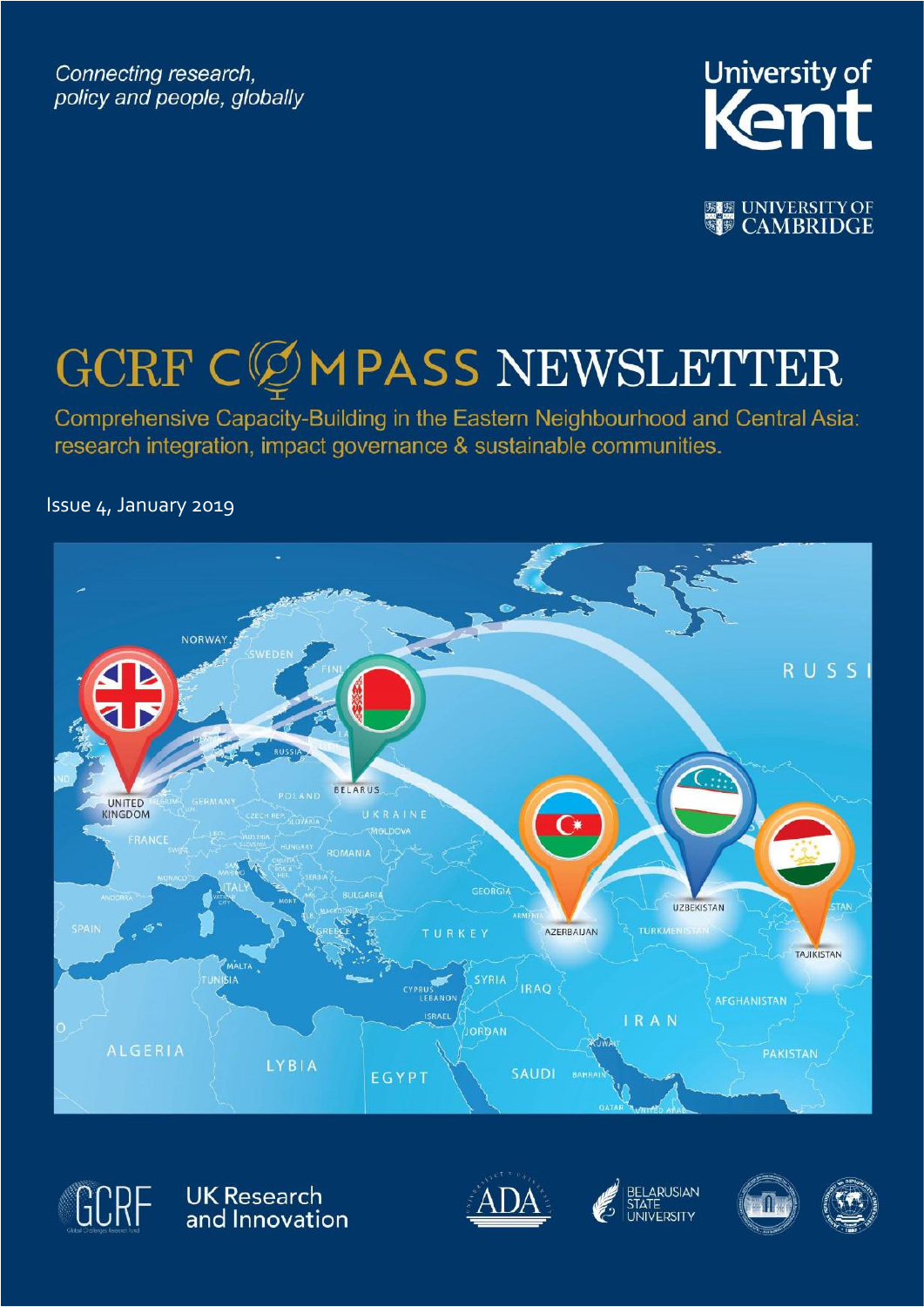### **Contents**

|  | FCO Policy Impact Training Seminar, 29                                                                                                                                 |  |  |  |  |
|--|------------------------------------------------------------------------------------------------------------------------------------------------------------------------|--|--|--|--|
|  | London Forum, 28 January 2019  3                                                                                                                                       |  |  |  |  |
|  | B.EST: Brussels Executive Study Trip, 20                                                                                                                               |  |  |  |  |
|  | GCRF COMPASS and H2020 UPTAKE<br>Workshop, LSE, 13 December 2018 3                                                                                                     |  |  |  |  |
|  | Caspian Innovation Conference,<br>Azerbaijan 5 December 2018 4                                                                                                         |  |  |  |  |
|  | Cambridge COMPASS Field Mission to<br>Baku, Azerbaijan 4-7 December 2018 4                                                                                             |  |  |  |  |
|  | International Scientific Conference:<br>"Formation of the Belarusian statehood<br>in the context of geopolitical shifts of the<br>20th century", Minsk, 29-30 November |  |  |  |  |
|  | Training workshop on "How to prepare<br>successful project proposal", Baku,<br>Azerbaijan 19-23 November 2018  4                                                       |  |  |  |  |
|  | Workshop on "The EU and resilience:<br>interrogating theory, policies and<br>practice", 9 November 2018, Rome 5                                                        |  |  |  |  |
|  | 12 <sup>th</sup> Core Group Meeting of the Munich<br>Security Conference (MSC), Minsk,<br>Belarus, 31 October-1 November 20185                                         |  |  |  |  |
|  | Training on "The Use of Open<br>Science/Open Access - Issues of<br>Plagiarism", Baku 29 October-2                                                                      |  |  |  |  |
|  | COMPASS Field Mission to Belarus, 28<br>October- 4 November 2018 5                                                                                                     |  |  |  |  |
|  | Conference: "From National<br>Independence to Eastern Partnership",<br>Baku, Azerbaijan, 26 October 2018  5                                                            |  |  |  |  |
|  | Cambridge conference on "Marx in a<br>High Technology Era: Globalisation,<br>Capital and Class", 26-27 October 2018.6                                                  |  |  |  |  |
|  | COMPASS Field Mission to UWED,<br>Uzbekistan and TNU, Tajikistan, 13-17                                                                                                |  |  |  |  |
|  | Global Challenges Research Fund (GCRF)<br>"COMPASS" Project launch, Baku,<br>Azerbaijan 5 October 2018 6                                                               |  |  |  |  |
|  | COMPASS Field Mission to Azerbaijan 1 -                                                                                                                                |  |  |  |  |
|  |                                                                                                                                                                        |  |  |  |  |
|  | Prof Karol, Rector of BSU visit to<br>Cambridge and Kent, 30-31 January 2019                                                                                           |  |  |  |  |
|  |                                                                                                                                                                        |  |  |  |  |

["Silk Road Travelers' Texts" Conference,](#page-6-0)  [Zhejiang Normal University, China, 15-16](#page-6-0)  December 2018 [.....................................7](#page-6-0)

3<sup>rd</sup> annual conference on "Forecasting [international trends in International](#page-6-1)  [Uncertainty 2019", Moscow, 14](#page-6-1)  December 2018 [.....................................7](#page-6-1)

[Representatives from](#page-6-2) TNU visited China [for the CUIT 2018 International](#page-6-2)  [Education Week, 12 December 2018......7](#page-6-2)

[Prof Fredric S. Starr, John Hopkins](#page-6-3)  [Institute visited UWED, 12 December](#page-6-3)  2018 [......................................................7](#page-6-3)

[Chris Webber, Head of the Open](#page-6-4)  [Innovation Department under the](#page-6-4)  [Cabinet of Ministers of Great Britain](#page-6-4)  [visited UWED, 5 December 2018............7](#page-6-4)

[ICT 2018, Vienna, Austria 4-6 December](#page-6-5)  2018 [......................................................7](#page-6-5)

[International Conference: "Aitmatov at](#page-7-0)  [90", Columbia University, 29 November](#page-7-0)  2018 [.....................................................](#page-7-0) 8

[ADA University hosted the Executive](#page-7-1)  [Secretary of the United Nations](#page-7-1)  [Economic Commission, 29 November](#page-7-1)  2018 [.....................................................](#page-7-1) 8

[Ambassador of Japan to the Republic of](#page-7-2)  [Uzbekistan H.E. Nobuaki Ito visited](#page-7-2)  [UWED, 28 November 2018](#page-7-2) ................... 8

[Chyngyz Aitmatov Readings, Cambridge](#page-7-3)  28 November 2018 [...............................](#page-7-3) 8

[Ambassador of Belgium to Uzbekistan](#page-7-4)  [H.E. J.A. Regibeau visited UWED, 27](#page-7-4)  [November 2018....................................](#page-7-4) 8

[Meeting with M. Möller, UN Deputy](#page-7-5)  [Secretary-General, in UWED, 21](#page-7-5)  [November 2018....................................](#page-7-5) 8

[Talk by Dr Saxena at "Education and](#page-7-6)  [Sports in the Epoch of the Powerful](#page-7-6)  [State", Turkmenistan, 13](#page-7-6)-14 November 2018 [.....................................................](#page-7-6) 8

[Talk by Dr Klaus Zimmermann, President](#page-7-7)  [of Global Leader Organisation at ADA](#page-7-7)  [University, 13 November 2018](#page-7-7) .............. 8

[Model European Council conference:](#page-8-0)  "EU-[Turkey Relations", Azerbaijan, 10](#page-8-0)-11 [November 2018....................................](#page-8-0) 9

[Training programme for Azerbaijani civil](#page-8-1)  [servants was organized in Brussels, 8-10](#page-8-1)  [November 2018....................................](#page-8-1) 9

[Conference on "The Promethean](#page-8-2)  [Movement towards Muslim Nations](#page-8-2)  before WWII- [the promethean activity in](#page-8-2)  [Azerbaijan and Central Asia", 7](#page-8-2)  [November 2018....................................](#page-8-2) 9

[Work in Progress Seminars, University of](#page-8-3)  [Kent, October-December 2018](#page-8-3) ............. 9

[Cambridge Central Asia Forum Seminar](#page-8-4)  [Series October-December 2018](#page-8-4) ............ 9

| - the world community", Tashkent 24                                                                                                                                                              |  |  |  |  |  |
|--------------------------------------------------------------------------------------------------------------------------------------------------------------------------------------------------|--|--|--|--|--|
| UWED hosted Mr Mori, Head of the<br>World Bank Country Office in<br>Uzbekistan, Tashkent, 17 October 2018 9                                                                                      |  |  |  |  |  |
| Guest lecture by John McGregor, OSCE<br>Project Coordinator in Uzbekistan,<br>Tashkent 24 September 2018  10                                                                                     |  |  |  |  |  |
|                                                                                                                                                                                                  |  |  |  |  |  |
| Conference on "The role of university<br>education and science in modern society:<br>on the occasion of 100th anniversary of<br>the Belarusian State University", BSU,<br>26-27 February 2018 10 |  |  |  |  |  |
| National Training School, ADA University<br>25 February-2 March 2019 10                                                                                                                          |  |  |  |  |  |
| Meeting in Cambridge and Navroz, 8                                                                                                                                                               |  |  |  |  |  |
| Research Workshop: Belt and Road<br>Initiative @ Five, 13-15 March 201910                                                                                                                        |  |  |  |  |  |
| <b>COMPASS "Research in Action" Bukhara</b><br>Training School, Uzbekistan 8-11 April                                                                                                            |  |  |  |  |  |
| COMPASS Student Convention, BSU, 25-                                                                                                                                                             |  |  |  |  |  |
| COMPASS TNU Training workshop on<br>"Cultural Diplomacy in Central Asia",<br>Dushanbe 28 May 2019  11                                                                                            |  |  |  |  |  |
| Conference on "Towards Inclusive and<br>Equitable Quality Education:<br>Opportunities for Action", ADA<br>University 19-20 June 2019  11                                                         |  |  |  |  |  |
| ESCAS 2019 Exeter: The Globality of<br>Central Asia, UK, 27-29 June 2019 11                                                                                                                      |  |  |  |  |  |
| BIG GCRF CONFERENCE @Kent:<br>"Governance and Resilience in Wider<br>Eurasia: are cooperative orders<br>possible?", 30 June-2 July 2019  11                                                      |  |  |  |  |  |
| Launch of GCRF COMPASS International<br>Training School @Kent, 2-6 July 2019.11                                                                                                                  |  |  |  |  |  |
|                                                                                                                                                                                                  |  |  |  |  |  |
| Web of Science Award 2018  11                                                                                                                                                                    |  |  |  |  |  |
| New Collaborations  11                                                                                                                                                                           |  |  |  |  |  |
|                                                                                                                                                                                                  |  |  |  |  |  |

[UWED hosted a meeting on "Uzbekistan](#page-8-5)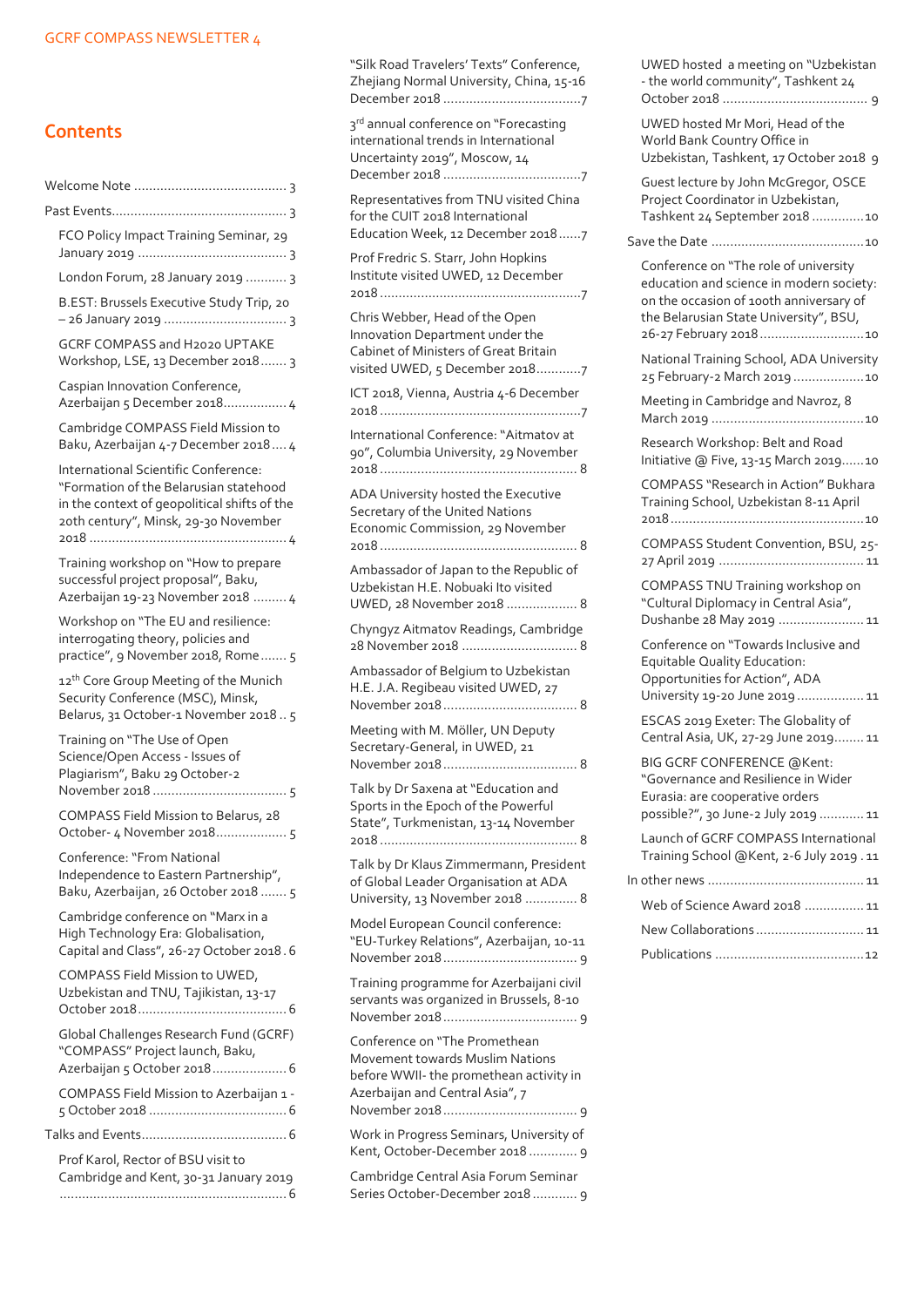## <span id="page-2-0"></span>Welcome Note



I feel extremely privileged to be able to address COMPASS advisors, friends, partners, collaborators and most importantly, its core members, at this moment of celebration. COMPASS has just transited from an idea of patterns to a tangible and practical object like a carpet or tapestry. The capacity building events in London and Brussels, not only familiarised our partner country participants with what the UK and Europe have to offer, but also exposed the UK and EU members of parliaments, diplomats, civil servants, think tanks, civil society actors, analysts and academics to key institutions and individuals from Azerbaijan, Belarus, Tajikistan and Uzbekistan. Particular tribute goes to our COMPASS Post-Docs (especially Dr Madiyev), Programme Manager (C. Jumel), Communications and Events Manager, PhD students and affiliates for weaving together a training and enrichment exercise into a unique research and analysis opportunity. Apart from our signature capacity-building exercises in London and Brussels, our policy impact and capacity building efforts are now an established platform as exemplified by the activities reported in this letter. Whether it is digital dialogue or Silk Road diplomacy, COMPASS should be the first stop and one stop shop for any policy-makers in the UK, Europe or beyond. We are now looking forward to key events in Cambridge, Baku, Bukhara, Dushanbe, Exeter, Kent and Minsk. Yes! COMPASS is open for business!

Yours faithfully,

 $C \leftarrow$ 

Siddharth S. Saxena Co-I GCRF COMPASS University of Cambridge

## <span id="page-2-1"></span>Past Events

#### <span id="page-2-2"></span>FCO Policy Impact Training Seminar, 29 January 2019



On 29 January, the GCRF COMPASS project partners and delegates took part in the policy impact training seminar organised by Laurence Boyd, Senior Principal Research Officer at the FCO and COMPASS Advisory Board member. This workshop included policy impact discussions - how it is done in the UK and the region - with  $O&A$  and an interactive session, led by Tom Croft, Senior Policy Planner. The panel speakers - Patrick Holdich (Head of Research Analysis), Cornelia Sorabji (Counsellor Strategy and External Enterprise), Matt Carter (Senior Advisor, GPI), and Kadri Liik (ECFR) provided their own insights on how to extend impact of academic on policy decisions, and the role of various actors in shaping the UK's domestic and foreign policies. The COMPASS project also held its 1st AB meeting, with five members in attendance, to discuss the project's progress and receive feedback for its development in tandem with the FCO training session.

#### <span id="page-2-3"></span>London Forum, 28 January 2019



On 28 January, the GCRF COMPASS project organised its landmark event – the London Forum. This event brought together higher-ranking academics, including Vice-Chancellors and PVCs, and practitioners from Belarus, Azerbaijan, Uzbekistan, Tajikistan, and UK Universities – Cambridge and Kent, to engage with the UK government officials, policy-makers, funders and practitioners. The forum provided opportunities for networking, and exploring options for further cooperation on different levels of resilience-building - institutional, educational, community, economic, energy and security. The diverse and dynamic group of speakers and panelists provided an in-depth insight, as well as, actionable and practical tools for engagement.

#### <span id="page-2-4"></span>B.EST: Brussels Executive Study Trip, 20 – 26 January 2019

On 20-26 January 2019 the COMPASS project organised an Executive Study Trip to Brussels for the partnercountries. This event was held at the Press Club, at the heart of Brussels, bringing together for five days of training and networking, top-level delegations from across the Consortium: partner-HEI representatives, affiliate academics and ministry officials from Azerbaijan, Belarus, Tajikistan, Uzbekistan, as well as UK Universities – Cambridge and Kent. The attendees of this landmark event met high-level EU officials and practitioners to exchange ideas and learn more about EU decisionmaking, negotiations, lobbying, trade, funding and tender opportunities, scientific cooperation and strategic priorities for the Eastern neighbourhood and Central Asia. The event was organised with the assistance of **EUpportunity,** to whom the COMPASS project extends its gratitude for excellent organisation and handling of the event!



GCRF COMPASS and H2020 UPTAKE Workshop, LSE, 13 December 2018

<span id="page-2-5"></span>

On 13th December 2018 the GCRF COMPASS and H2020 UPTAKE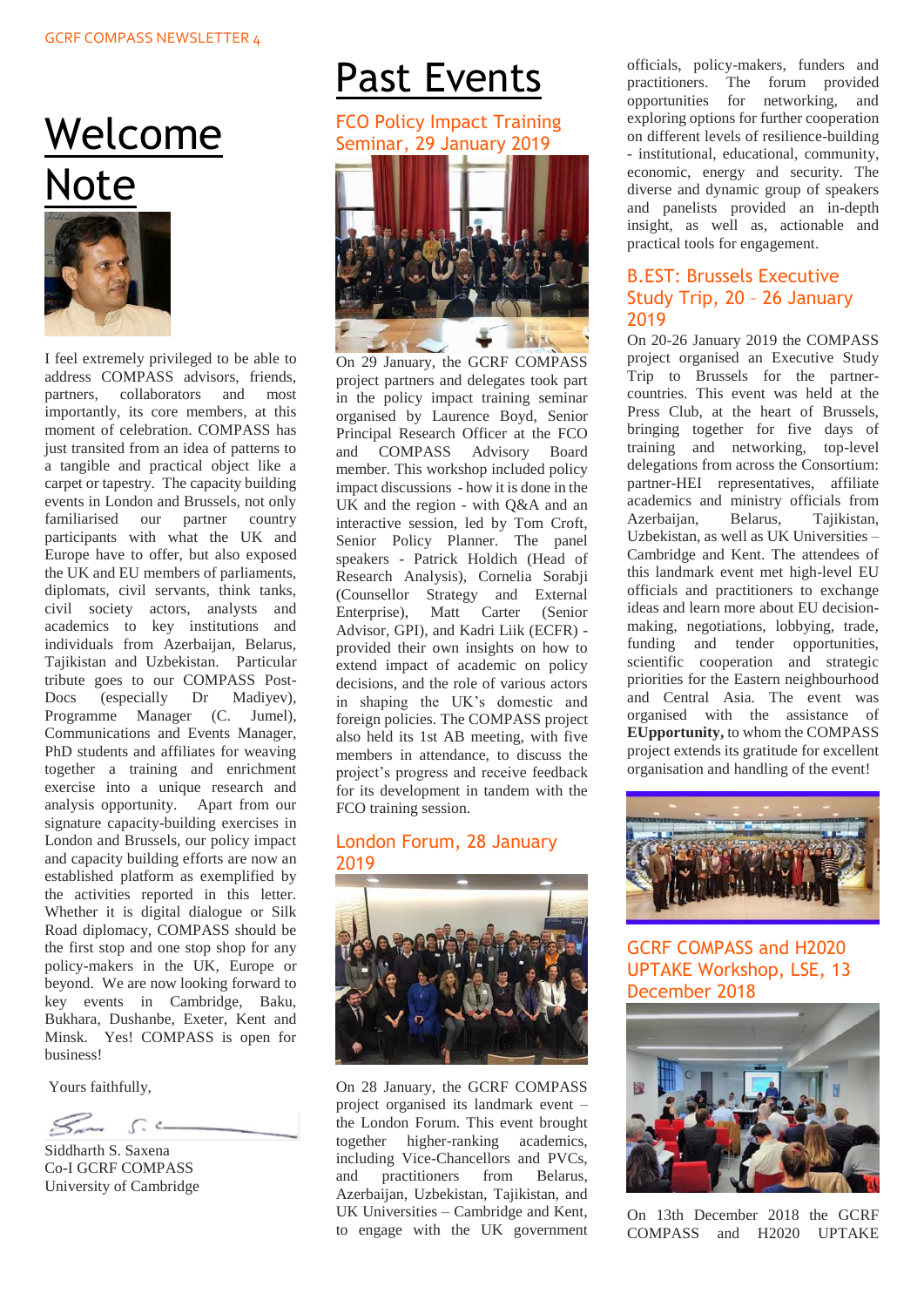projects organised a workshop at the LSE IDEAS in London. The workshop, titled 'Russia between East and West, and the Future of Eurasian Order' brought together over forty international participants from the COMPASS project, external universities and research institutes, and relevant Embassies, to examine Russia's external governance and the wider Eurasian region's response. The workshop was organised by PI Prof Korosteleva, and Zachary Paikin (COMPASS affiliate, University of Kent). The event addressed challenges and opportunities for cooperative orders in the wider Eurasia; dynamics of Russia's engagement in the region; the role of the Eurasian Economic Union; and the shared neighbourhood of Russia and the European Union. As a result of the workshop discussions, the organising team will be developing a proceedings and a Special Issue with contributions<br>from COMPASS and external from COMPASS and external participants.

## <span id="page-3-0"></span>Caspian Innovation Conference, Azerbaijan 5 December 2018



Dr Saxena was invited to moderate a session on "The Role of Broadband Connectivity in Sustainable<br>Development: Challenges and Development: Challenges and Opportunities" plenary session. The speakers included H.E. Mr. Ramin Guluzade, Minister of Transport, Communications and High Technologies of the Republic of Azerbaijan; Mr. Elmir Velizadeh, Deputy Minister of Transport, Communications and High Technologies of the Republic of Azerbaijan; Ms. Atsuko Okuda, Chief of Information and Communication Technology and Development Section at UN ESCAP; Mr. Enrico Albertin,Director of Global Operations for Cisco Country Digitization Acceleration Program; Mr. Mehmet Toros, Turk Telecom International Group CEO; Mr. Gediz Sezgin, CTO of Turkcell among others. Dr Saxena was accompanied by Dr Kudaibergenova, J. Csabay and C. Berman from University of Cambridge.

[http://www.caspianinnovation.az/en](http://www.caspianinnovation.az/en/)/

<span id="page-3-1"></span>Cambridge COMPASS Field Mission to Baku, Azerbaijan 4- 7 December 2018



Members of the Cambridge COMPASS team (Dr Saxena, Dr Kudaibergenova, C. Berman and J. Csabay) visited Baku during 4-7 December 2018. They attended the Caspian Innovation Conference, ADA University and participated in a video conference with all the COMPASS partners. During the trip, the team also met with representatives of various organisations, including Caucasus Research Resource Center, Baku Slavic University, the Port of Baku, and the BP Caspian. The Cambridge team also visited local arts and education representatives and established contacts at Yarat Centre for Contemporary Art and their education and development team.

<span id="page-3-2"></span>International Scientific Conference: "Formation of the Belarusian statehood in the context of geopolitical shifts of the 20th century", Minsk, 29-30 November 2018



The Faculty of History of the Belarusian State University held the International Scientific Conference "Formation of the Belarusian Statehood in the Conditions of Geopolitical Changes of the 20th Century." The conference was accompanied by an International Seminar for COMPASS with a wider pool of researchers and scholars in BSU. <span id="page-3-3"></span>Training workshop on "How to prepare successful project proposal", Baku, Azerbaijan 19-23 November 2018



HEI Training Workshop, "How to prepare a successful project proposal" was conducted in ADA University, Azerbaijan by the COMPASS BSU team. The workshop aimed at building basic competencies of project design and writing including problem identification, target groups analysis, understanding Logical Framework Matrix approach, applying ICT skills for project planning and budgeting, text writing and grant application management, resulting in workshop participants' developing their own bids. The workshop also reviewed requirements for existing EU programmes such as Erasmus+ and Jean Monnet. Participants included staff and academic faculty of ADA University and other HEIs in Azerbaijan, COMPASS Project participants from TNU (Tajikistan) and UWED (Uzbekistan).



Cambridge COMPASS Roundtable on "Community Dialogue and Democratisation in Uzbekistan", 15 November 2018

On 15 November 2018 the Cambridge team in the GCRF COMPASS project hosted a delegation from Uzbekistan. The event was organised by Cambridge Central Asia Forum, Jesus College, University of Cambridge, GCRF COMPASS UK, Centre of Development Studies and the Independent Institute for Monitoring Civil Society in Uzbekistan, Embassy of the Uzbekistan in the UK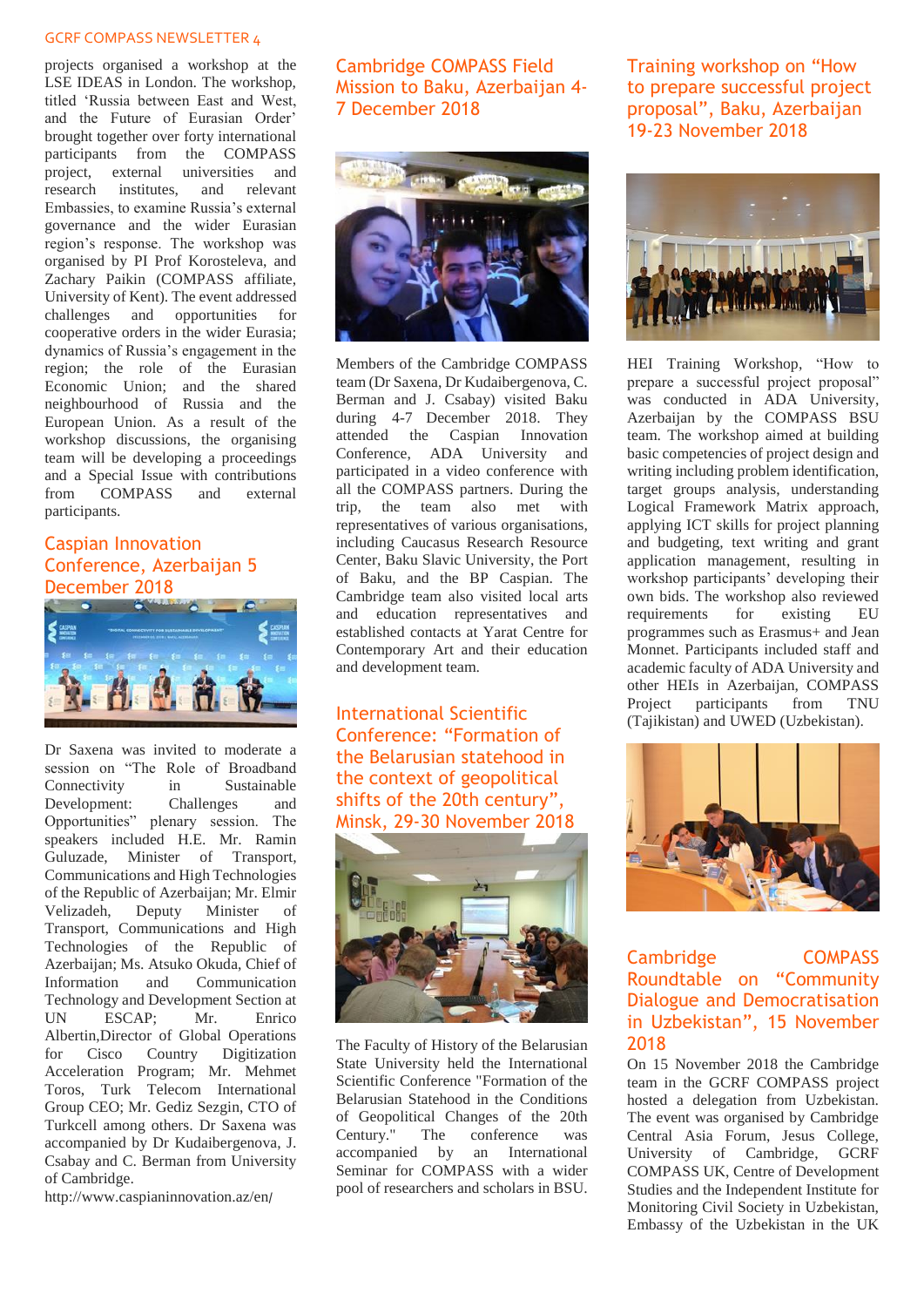and the OSCE Office in Uzbekistan. The head of the delegation Prof Obdumuradov (Head of the Sector of the Presidential Administration in Uzbekistan) and Nick Ray (Convener of the Cambridge Central Asia Forum Committee) were actively involved. P. Kalra, Dr Kudaibergenova and Dr Waljee gave presentations on best practice in CSO engagement.



#### <span id="page-4-0"></span>Workshop on "The EU and resilience: interrogating theory, policies and practice", 9 November 2018, Rome

On 9th November, COMPASS organised a workshop together with the Rome-based Istituto Affari Internazionali (IAI) and the H2020 UPTAKE project. The workshop, titled "The EU and resilience: interrogating theory, policies and practice" brought together over forty participants to reflect on the concept of resilience and its application in the EU's policies towards the eastern neighbourhood and Central Asia.

Participants included COMPASS team members from all six project institutions; Advisory Board members; PhD students from the UPTAKE consortium; and external participants. The key note was delivered by Dr Tocci (AB member, Special Adviser to the European Union's HR/VP Federica Mogherini, and Director of the IAI). The workshop will lead to several concrete outputs, including working proceedings and a Special Issue.



<span id="page-4-1"></span>12<sup>th</sup> Core Group Meeting of the Munich Security Conference (MSC), Minsk, Belarus, 31 October-1 November 2018



Prof Korosteleva was invited to participate at the 12<sup>th</sup> Core Group Meeting of the Munich Security Conference (MSC). Limited to an exclusive group of 70 participants, the MSC Core Group Meeting in Minsk offered a neutral platform to discuss rising tensions between East and West, to establish dialogue and communication at the highest political levels. Participants included several heads of state and government, such as Alexander Lukashenko (President of Belarus), Armen Sarkissian (President of Armenia), Hashim Thaci (President of Kosovo); Prime Ministers of Serbia, Bulgaria, and Moldova; foreign ministers of Macedonia, Mongolia, Poland, and Slovakia, as well as highlevel representatives of international organisations including OSCE Secretary General, EU Commissioner for<br>Neighbourhood and Enlargement Neighbourhood and Negotiations, NATO Assistant Secretary General and Executive Secretary of the Comprehensive Nuclear-Test-Ban Treaty Organisation.

### <span id="page-4-2"></span>Training on "The Use of Open Science/Open Access - Issues of Plagiarism", Baku 29 October-2 November 2018



A week-long research workshop was conducted on "The Use of Open Science/Open Access - Issues of Plagiarism" with the participation of ADA University faculty and researchers from other universities. The workshop

series aimed at enhancing the research capacities of the researchers by developing their skills in publishing. Training was conducted by Dr Bruch, senior advisor for Strategy at Helmholtz Open Science Coordination Office.

<span id="page-4-3"></span>COMPASS Field Mission to Belarus, 28 October- 4 November 2018



Prof Korosteleva visited the BSU, where she had a series of engagements. Elena met with the BSU team - Dr Nazaranka (Team Leader), Prof Victor Shadurski (Research), Yauhenni Preihermann (Policy) and Prof Rotman (via skype), to discuss BSU strategic priorities and specific calendar plans for this academic year; followed by meetings and training sessions with Ms Tatiana Kovshevich (Head of Finance, BSU), Prof Khodzin (Vice-Rector, BSU) and a wider pool of researchers covering a wider Eurasian region, from an inter-disciplinary perspective.

#### <span id="page-4-4"></span>Conference: "From National Independence to Eastern Partnership", Baku, Azerbaijan, 26 October 2018



ADA University in partnership with embassies of Latvia, Lithuania, and Estonia organized an international conference titled "From National Independence to Eastern Partnership: Story of Cooperation between Azerbaijan and the Baltic States". Academics from Lithuania, Latvia, Estonia, and Azerbaijan presented on different topics and talked about security, regional cooperation, and integration to EU.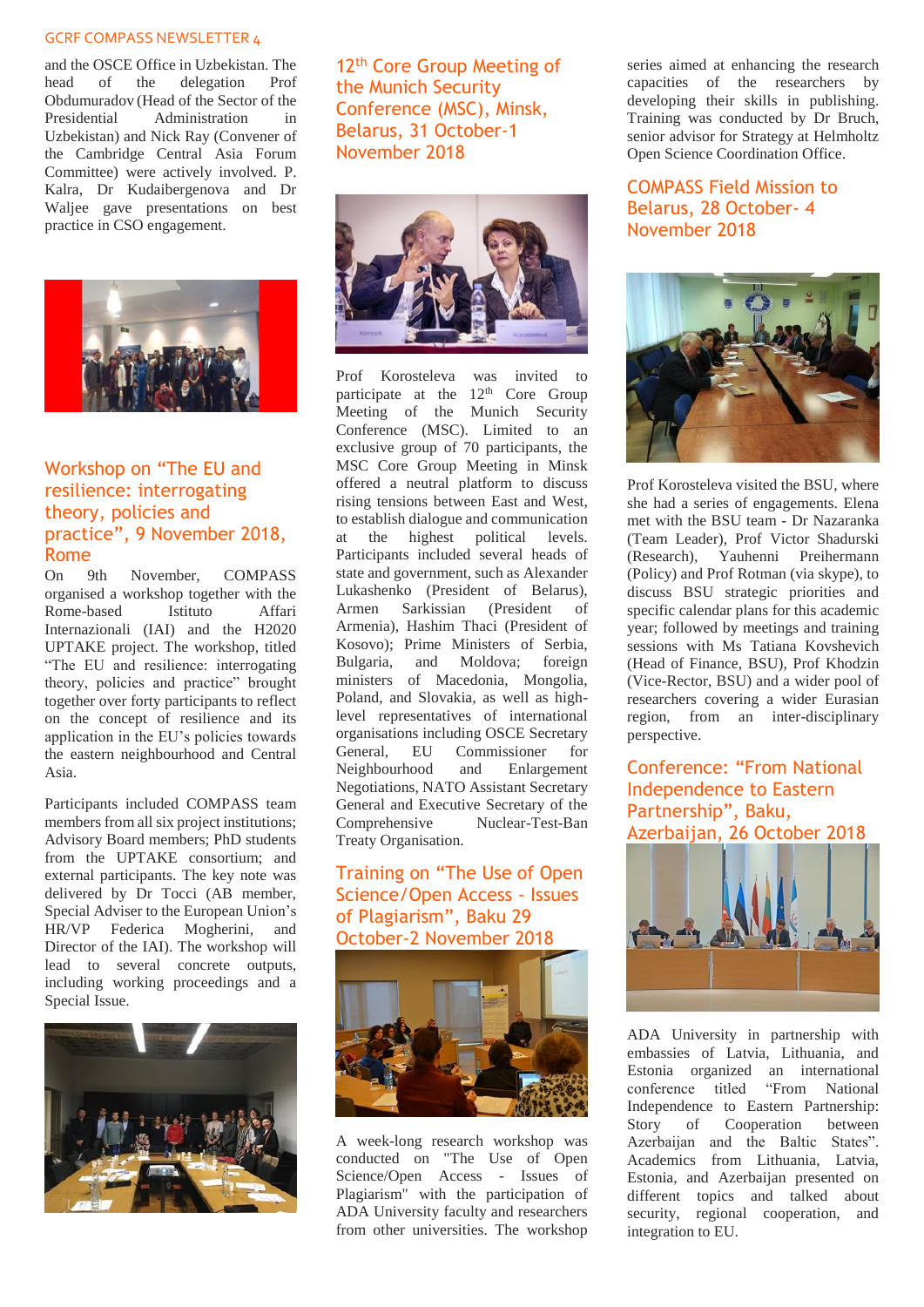<span id="page-5-0"></span>Cambridge conference on "Marx in a High Technology Era: Globalisation, Capital and Class", 26-27 October 2018



Cambridge COMPASS, Cambridge Central Asia Forum in collaboration with the Centre of Development Studies, organised a conference on Marx in a High Technology Era: Globalisation, Capital and Class on 26-27 October 2018. The conference focused on Marx's legacy in the 21st century. On the 27th of October Dr Saxena talked about the 'Role of Science in the Development of High-Tech Production' and their economic aspects. The discussion focused on Eurasia, especially the Central Asian countries of Uzbekistan and Tajikistan as well as Azerbaijan and the challenges they face in participating in the global economic market. The conference was attended by AB member Prof Nolan and the event was coorganised by the S.Y Witte Institute for New Industrial Development in St Petersburg and the Lomonosov University, Moscow.

#### <span id="page-5-1"></span>COMPASS Field Mission to UWED, Uzbekistan and TNU, Tajikistan, 13-17 October 2018



The COMPASS team from Kent and Cambridge visited their partners in UWED, Tashkent on 13-17 October 2018. They held meetings and discussions with COMPASS UWED team, Vice-Rector Rakhmankulov and COMPASS affiliates. The COMPASS

team also met with HMG British Embassy and British Council core staff and other relevant partners from national institutions.



Following the visit to UWED, the UK COMPASS team visited Dushanbe in Tajikistan where they met with the Tajik National University Team, Prof Shahidi (National Team Leader), Prof Davlatov, Abdujabbor Rahmonzon, and Dr Nurulla-Khodzhaeva as well as deans and lectures of the respective departments and the Rector of TNU. During these meetings the team was able to establish the strategic plan of events, collaborations, research goals and important networks in the country for further project development. The UK COMPASS team held meetings in the Strategic Research Centre under the President of Tajikistan, the Tajik Academy of Sciences and local NGOs. The UK team also met with a wide array of young researchers, students and local community including the visit to the Shahidi Foundation and the Museum of National Instruments. During these meetings key themes for research and collaborations were established.

#### <span id="page-5-2"></span>Global Challenges Research Fund (GCRF) "COMPASS" Project launch, Baku, Azerbaijan 5 October 2018

![](_page_5_Picture_11.jpeg)

ADA University along with its partners University of Kent, University of Cambridge, Belarusian State University, Tajik National University, and University of World Economy and Diplomacy in Uzbekistan, launched the Global Challenges Research Fund (GCRF) "COMPASS" Project on 5 October 2018 in Baku, Azerbaijan.

The launch event served as a platform for partners to share their plans for joint development, the project objectives with the wider community and hosted guests including Ambassadors of project partner countries, core partners from Kent and Cambridge.

## <span id="page-5-3"></span>COMPASS Field Mission to Azerbaijan 1 -5 October 2018

![](_page_5_Picture_15.jpeg)

The COMPASS team from Kent and Cambridge visited their partners in ADA University in Baku, on 1-5 October 2018. They met with their counterparts including Nargiz Ismayilova (National Team Leader), Dr Valiyev and Dr Abushov (Research Integration), Fariz Ismailzade (Policy Impact), Nargiz Gafarova and Inara Yagubova (Community Engagement); discussed financial and transactional issues with the ADA University finance office; and engaged with a wider pool of researchers convened by the CEEUS team. These meetings allowed to discuss 'Key Strategic Priorities' for the university, and a range of individual and shared activities for this and future academic years.

## <span id="page-5-4"></span>Talks and Events

<span id="page-5-5"></span>Prof Karol, Rector of BSU visit to Cambridge and Kent, 30-31 January 2019

![](_page_5_Picture_19.jpeg)

Prof Karol and Dr Nazaranka (COMPASS Team Leader, BSU) visited Cambridge on 30 January and the University of Kent on 31 January 2019.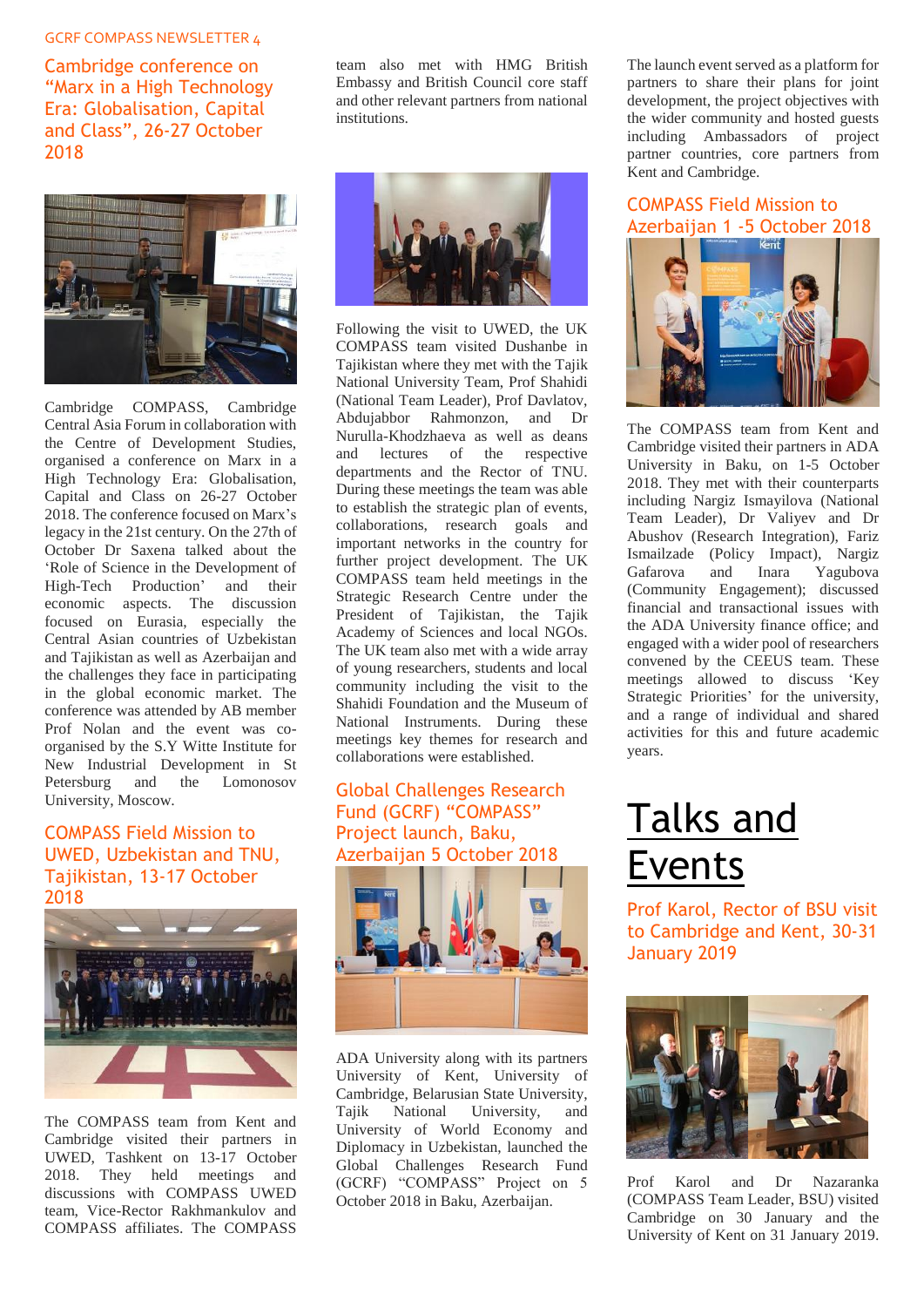The visit included meetings with Head of the Department of Physics, Cavendish Labs, University of Cambridge, Nick Ray (Emeritus Fellow, Jesus College) and Prof Nolan (COMPASS AB member and Chong Hua Chair in Chinese Development, Judge Business School). The Rector also had a Q&A session with COMPASS affiliates in Cambridge and discussed prospects of further collaboration with the University of Cambridge with Dr Saxena.

The next day the Rector, Ambassador of the Belarussian Embassy, Sergei Aleinik and Dr Nazaranka visited University of Kent to sign the next phase of the ERASMUS+ mobility agreement (2018- 2019) to enable exchange and knowledge transfer between BSU and Kent students and staff.

![](_page_6_Picture_3.jpeg)

#### <span id="page-6-0"></span>"Silk Road Travelers' Texts" Conference, Zhejiang Normal University, China, 15-16 December 2018

Scholars from University of Cambridge presented in the International Conference on "Silk Road Travellers' Texts from the 13th-14th centuries: Bibliography and Research", held in Zhejiang Normal University 浙江师范 大学, Jinhua 金华, Zhejiang 浙江, China, 15-16 December 2018.. GCRF COMPASS team member P. Kalra's paper entitled 'Silk Road and the Political Economy of the Mongol Empire: Yuan and Ilkhanid exchanges in the 13th century' was presented along with Dr Sally K Church's presentation on "Illuminated Texts Presented to the Mongol Khans by 13th-14th-century Western Travellers". Yasmin Faghihi, Head of the Near and Middle Eastern Department, Cambridge University Library, presented a paper on "Paper: A Commodity and its Impact on Cultural Expressions". The historic importance of the Silk Road in Central Asia and wider Eurasia is an essential part of the understanding for the COMPASS project. The environment in which the partner countries of Tajikistan and Uzbekistan operate includes China in

very real terms. For broader Eurasia, Azerbaijan and Belarus the importance of the Belt and Road project requires engagement with academia and business in China. The conference proceedings are being prepared for publication in 2019.

#### <span id="page-6-1"></span>3 rd annual conference on "Forecasting international trends in International Uncertainty 2019", Moscow, 14 December 2018

Dr Umarov participated at the international conference organized my Moscow State Institute of International Relations (MGIMO). The event was sponsored by the Russian Ministry of Science and Higher Education. The conference gathered experts in forecasting international politics from Russia, Azerbaijan, Armenia, Belarus, Great Britain, Kazakhstan, the USA, Uzbekistan, Ukraine, Japan and other countries. One of the recurring ideas of the conference was that uncertainty, which is one of the main characteristics international relations today, is often disguised as «false certainty». The participants of the conference tried to determine the best ways of analyzing world politics and forecast trends for 2019.

The conference was kicked off by MGIMO's Vice-Rector for Graduate and International Programs Andrey Baykov and was divided into three sections, each devoted to a geographical zone. Among the speakers were: Andrey Sushentsov, Director of MGIMO's Scientific Center for the Analysis of International Processes, William Wohlforth, Prof at Dartmouth College, Jacob Shapiro, Director at Geopolitical Futures, MGIMO Prof and Advisor to the President of Rosneft Andrey Bezrukov and many more.

![](_page_6_Picture_10.jpeg)

#### <span id="page-6-2"></span>Representatives from TNU visited China for the CUIT 2018 International Education Week, 12 December 2018

Representatives from TNU visited the Chengdu University of Information Technology in China for a conference and to discuss prospects of further cooperation. Prof IMOMZODA (Rector, TNU), Prof Ghaforzoda President, TNU), Prof Kasimov (Vice-President, TNU) presented at the conference.

#### <span id="page-6-3"></span>Prof Fredric S. Starr, John Hopkins Institute visited UWED, 12 December 2018

On December 12, 2018, founder and chairman of the Institute of Central Asia and the Caucasus Frederick S. Starr at John Hopkins University delivered a lecture on "Foreign models of regional coordination and association" at UWED. Prof Frederick Starr expressed his opinion on the reforms taking place in Uzbekistan. He also spoke about the current situation of regional integration processes and their significance for world politics. The talk was followed by active questions and answers session.

#### <span id="page-6-4"></span>Chris Webber, Head of the Open Innovation Department under the Cabinet of Ministers of Great Britain visited UWED, 5 December 2018

On December 5 2018, Chris Webber, Head of the Open Innovations Department under the British Cabinet of Ministers, gave a lecture on "Evidencebased policy". Chris Webber gave a lecture in an interactive way. He voiced methods of collecting evidence, methods of using evidence and adoption of innovative methods in public administration. He also shared his experience on this topic. Faculty members and students had the opportunity to express their views and suggestions as well.

<http://uwed.uz/en/news/fulltext/735>

#### <span id="page-6-5"></span>ICT 2018, Vienna, Austria 4-6 December 2018

![](_page_6_Picture_20.jpeg)

Faculty members of School of Information Technologies and Engineering, Dr Samir Rustamov's and Dr Abuzatdin Adamov have participated at ICT2018 Conference organized by European Commission in Austria,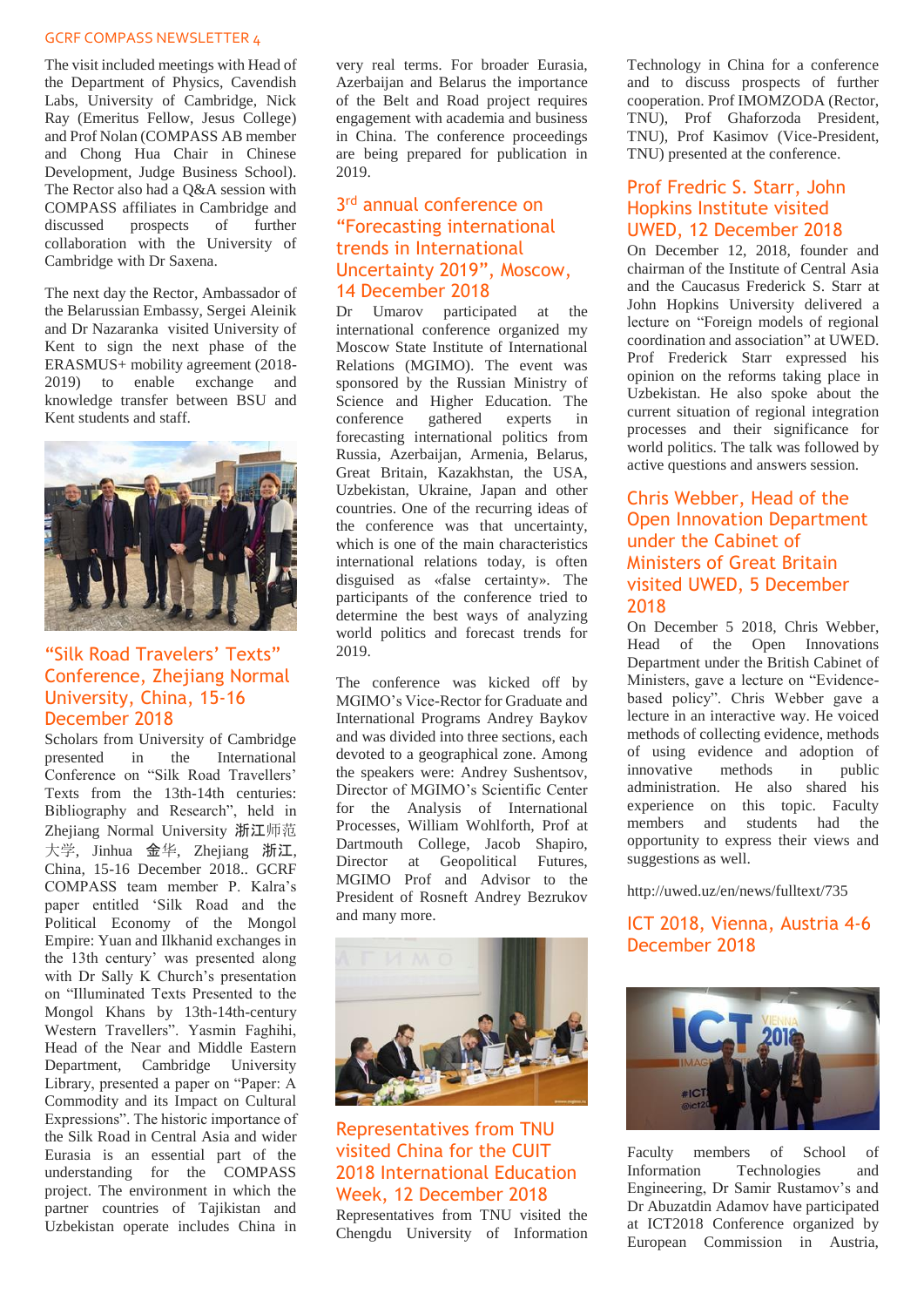Vienna, on December 4-6, 2018 with the support of COMPASS.

The annual conference is a platform role for researchers who are seeking opportunity to build quality partnerships for participating in ICT across Horizon 2020, facilitate the setup of project consortia for the 2018-20 H2020 calls, discuss and develop new project ideas on ICT at international level and acquire new cross-border contacts and initiate collaborations.

#### <span id="page-7-0"></span>International Conference: "Aitmatov at 90", Columbia University, 29 November 2018

Dr Kudaibergenova was invited to give a talk at the conference about the literary, diplomatic, and cultural legacy of renowned Soviet and Central Asian writer, Chinghiz Aitmatov. Leading international scholars discussed complex topics relating to Aitmatov and issues of feminism, colonialism, and national identity in Eurasia. The importance of Aitmatov for Soviet film and music was also considered by a number of prominent figures who knew or collaborated with Aitmatov. Dr Kudaibergenova's talk was entitled, 'Colonialism and 'National' Culture in Chingiz Aitmatov's Works'.

#### <span id="page-7-1"></span>ADA University hosted the Executive Secretary of the United Nations Economic Commission, 29 November 2018

On November 29, 2018 ADA University has hosted public lecture by the Executive Secretary of the United Nations Economic Commission for Europe on the topic "UNECE and its role for Sustainable Development Goals: is the UNECE region on track".

#### <span id="page-7-2"></span>Ambassador of Japan to the Republic of Uzbekistan H.E. Nobuaki Ito visited UWED, 28 November 2018

On November 28 2018, Ambassador Extraordinary and Plenipotentiary of Japan H.E. Nobuaki Ito delivered a lecture on the topic "The current state and perspectives of further development of bilateral relations between the Republic of Uzbekistan and Japan." at UWED. During his speech the history and current state of bilateral relations between Uzbekistan and Japan, as well as the development trends of his country. The lecture was listened with great interest by students and teachers of the University and was followed by active

questions and answers session. The Japanese Ambassador also expressed his satisfaction with the students' activity in the ensuing discussion, which demonstrates the great interest of the audience in Japan's modern foreign and domestic policy.

#### <span id="page-7-3"></span>Chyngyz Aitmatov Readings, Cambridge 28 November 2018

![](_page_7_Picture_11.jpeg)

Cambridge organized a one day event on Chyngyz Aitmatov, an iconic Eurasia diplomat and author. The event was coorganised with the Embassy of the Kyrgyz Republic in the UK. Her Excellency Iskakova and Dr Saxena gave the welcome notes. P. Kalra gave a talk on 'Chyngyz Aitmatov: the man, the author and the diplomat'. The talk covered notions of Eurasia, Silk Road and the images of Central Asia which are shared and celebrated in the region. The event was organized to celebrate 90 years of Aitmatov's birth anniversary.

#### <span id="page-7-4"></span>Ambassador of Belgium to Uzbekistan H.E. J.A. Regibeau visited UWED, 27 November 2018

On November 27, Ambassador of Belgium to Uzbekistan with residence in Moscow, H.E. Jean-Arthur Regibeau visited the University of World Economy and Diplomacy. Mr. Regibeau delivered a lecture on the topic: "The priorities of Belgium as a non-permanent member of the UN Security Council in 2019-2020". The Ambassador of Belgium was accompanied by a delegation consisting of G. Rizzo, Minister- Counselor of the Belgian Embassy in Moscow, G. Seghers, Counselor on economics and trade and other officials. During the discussion, the high-ranking diplomat answered to many questions of the participants, in particularly, his position on the Brexit issue - the difficult process of the UK leaving the EU.

#### <span id="page-7-5"></span>Meeting with M. Möller, UN Deputy Secretary-General, in UWED, 21 November 2018

A meeting of students and faculty members of the UWED with Michael Möller, UN Deputy Secretary General, Director General of the UN Office in Geneva was held on November 21. M. Moller talked about international law and global security, problems of sustainable development, adaptation of international security institutions to new realities and dynamically changing situation in the world.

The meeting was attended by U. Lapasov, Permanent Representative of Uzbekistan to the UN Office and other international organizations in Geneva, L. Grigoryeva, non-governmental nongovernmental organization relations officer, Director of the National Center for Human Rights of Uzbekistan A.Saidov. The full text of Michael Möller's speech in the UWED [http://uwed.uz/uploads/files/news/21-](http://uwed.uz/uploads/files/news/21-11-2018-Meller/Remarks-by-Mr.Michael-M%C3%B8ller.pdf) [11-2018-Meller/Remarks-by-](http://uwed.uz/uploads/files/news/21-11-2018-Meller/Remarks-by-Mr.Michael-M%C3%B8ller.pdf)

#### [Mr.Michael-M%C3%B8ller.pdf](http://uwed.uz/uploads/files/news/21-11-2018-Meller/Remarks-by-Mr.Michael-M%C3%B8ller.pdf)

#### <span id="page-7-6"></span>Talk by Dr Saxena at "Education and Sports in the Epoch of the Powerful State", Turkmenistan, 13-14 November 2018

Dr Saxena was invited by the Ministry of Education in Turkmenistan to a conference organised by the International University for Humanities and Development. He gave a talk entitled 'Value Chain for New Science and Technology Development in Central Asia'. The talk touched on issues of Development and Technology which are not national and/or linked to borders representing the Westphalian nation state. Central Asia and wider Eurasia require a joint effort to be able to deal with these issues which are regional and global in nature.

#### <span id="page-7-7"></span>Talk by Dr Klaus Zimmermann, President of Global Leader Organisation at ADA University, 13 November 2018

At the invitation of the Government of Azerbaijan, President of Global Labor Organization, Director of Center for Innovations and Technologies at the UN University, Honorary Doctor of<br>Maastricht, Boon and Renmin Maastricht, Boon and Renmin Universities, founder of "Journal of Population Economics" Dr Klaus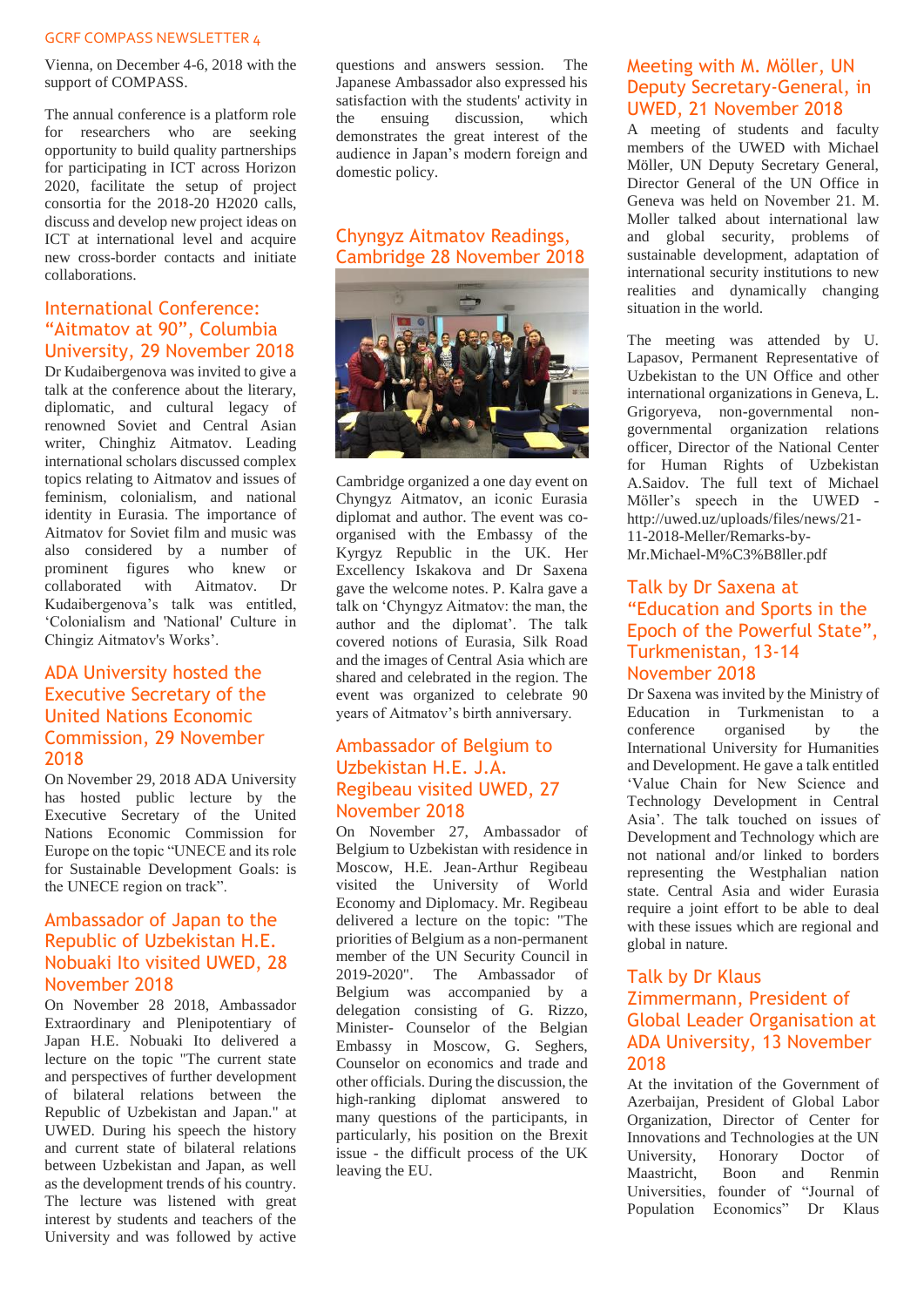Zimmermann spoke at ADA University on November 13, 2018.

<span id="page-8-0"></span>Model European Council conference: "EU-Turkey Relations", Azerbaijan, 10-11 November 2018

![](_page_8_Picture_3.jpeg)

On November 10-11 2018, ADA's European Azerbaijan Student Club with the support of Center of Excellence in EU Studies held at ADA the first Model European Council conference "EU-Turkey Relations within the Framework of EU-Turkey Accession Bid". The conference was a simulation of the European Council where one studentdelegate each represented 28 EU Member States and Turkey.

#### <span id="page-8-1"></span>Training programme for Azerbaijani civil servants was organized in Brussels, 8-10 November 2018

ADA University's Center of Excellence in EU Studies in cooperation with the Crisis Management Initiative (CMI) organised the second part of the training programme for Azerbaijani civil servants on Regional Security Challenges in Brussels, Belgium.

Training took place on November 8-10, 2018 and the participants were able to discuss, together with CMI and other invited experts the issues of EU crisis management mechanisms, as well as the EU's experience in the cases of Northern Ireland and the conflict in Georgia. In addition, the agenda included meetings with various key European actors, such as representatives of the European Parliament and the European Union Special Representative (EUSR) for the South Caucasus and the crisis in Georgia.

![](_page_8_Picture_8.jpeg)

#### <span id="page-8-2"></span>Conference on "The Promethean Movement towards Muslim Nations before WWII- the promethean activity in Azerbaijan and Central Asia", 7 November 2018

On November 7, 2018 at ADA was held a conference "The Promethean Movement towards Muslim Nations before the World War II – the promethean activity in Azerbaijan and Central Asia" co-organized by ADA University and the Embassy of the Republic of Poland in Azerbaijan.

#### <span id="page-8-3"></span>Work in Progress Seminars, University of Kent, October-December 2018

Between October and December, the COMPASS team at Kent organised three Work in Progress Seminars (WIPs), where colleagues from the project's network presented their research, followed by lively discussions with the wider audience. The WIPs series were opened on 19th October, project PI Prof Korosteleva introduced the project's conceptual framework and her work on a monograph, 'Governance and Resilience in wider Eurasia: connecting theory, geography and people'. The second seminar, on 23rd November, was an opportunity to delve deeper into the concepts of 'complexity, resistance and resilience', with a presentation by Dr Chris Henry (Kent). On 7th December, Zach Paikin (Kent) in his presentation, 'Moscow, Beijing and the Future of International Society,' talked about his PhD thesis' conceptual work. The next WIPs took place on 18th January, when Susanne Szkola from the Kent Brussels School of International Studies presented a paper on 'Power, pride and prejudice: Emotional othering in Azerbaijan's Presidential discourse'. The latest WIPs was on 8 February, with GCRF PhD student, Huawei Zheng presenting a paper on "The Eurasian Economic Union: an Order-Making Regional Actor?" The series takes place every three weeks, and welcomes Kent COMPASS affiliates and scholars from wider afield.

#### <span id="page-8-4"></span>Cambridge Central Asia Forum Seminar Series October-December 2018

As part of the Cambridge Central Asia Forum Seminar Series N. Fayiz, Diplomat, Embassy of Afghanistan in the UK, 'Role of Afghanistan's Key Individuals in Promoting a Winner Take All Principle as Opposed to Power Sharing', P. Kalra gave a talk on 'The Mongol Empire as a Model for Development in Eurasia today', Dr Wilkinson, Department of Archaeology, University of Cambridge, 'The Prehistoric Silk Roads: Myths, Materials and Methods', 30 November Nandin, Department of Architecture, UCL, 'Metabolism of Mongolian yurts: a Mongolian architect's attempt to bring back yurt into modern life'. The seminars covered the region of Eurasia and the importance of the ancient and new Silk Road. The talks considered historic and modern concepts of Eurasia and Silk Road which are increasingly becoming significant in the political and economic landscape of Azerbaijan, Belarus, Tajikistan and Uzbekistan.

#### <span id="page-8-5"></span>UWED hosted a meeting on "Uzbekistan - the world community", Tashkent 24 October 2018

On October 24, 2018, a creative meeting entitled "Uzbekistan in the World Community" was held at the University of World Economy and Diplomacy and the Ministry of Foreign Affairs of the Republic of Uzbekistan on the occasion of the 73rd anniversary of the United Nations. The meeting was attended by representatives of the Ministry of Foreign Affairs of the Republic of Uzbekistan, and professors, teachers, students of the university. At the end of the meeting, detailed information was provided by experts on the issues of interest to students.

#### <span id="page-8-6"></span>UWED hosted Mr Mori, Head of the World Bank Country Office in Uzbekistan, Tashkent, 17 October 2018

On the 17th of October UWED hosted a meeting of students with the Head of the World Bank Country Office in Uzbekistan, Mr. Hideki Mori. The meeting was dedicated to the International Day for the Eradication of Poverty. Mr. Mori spoke about the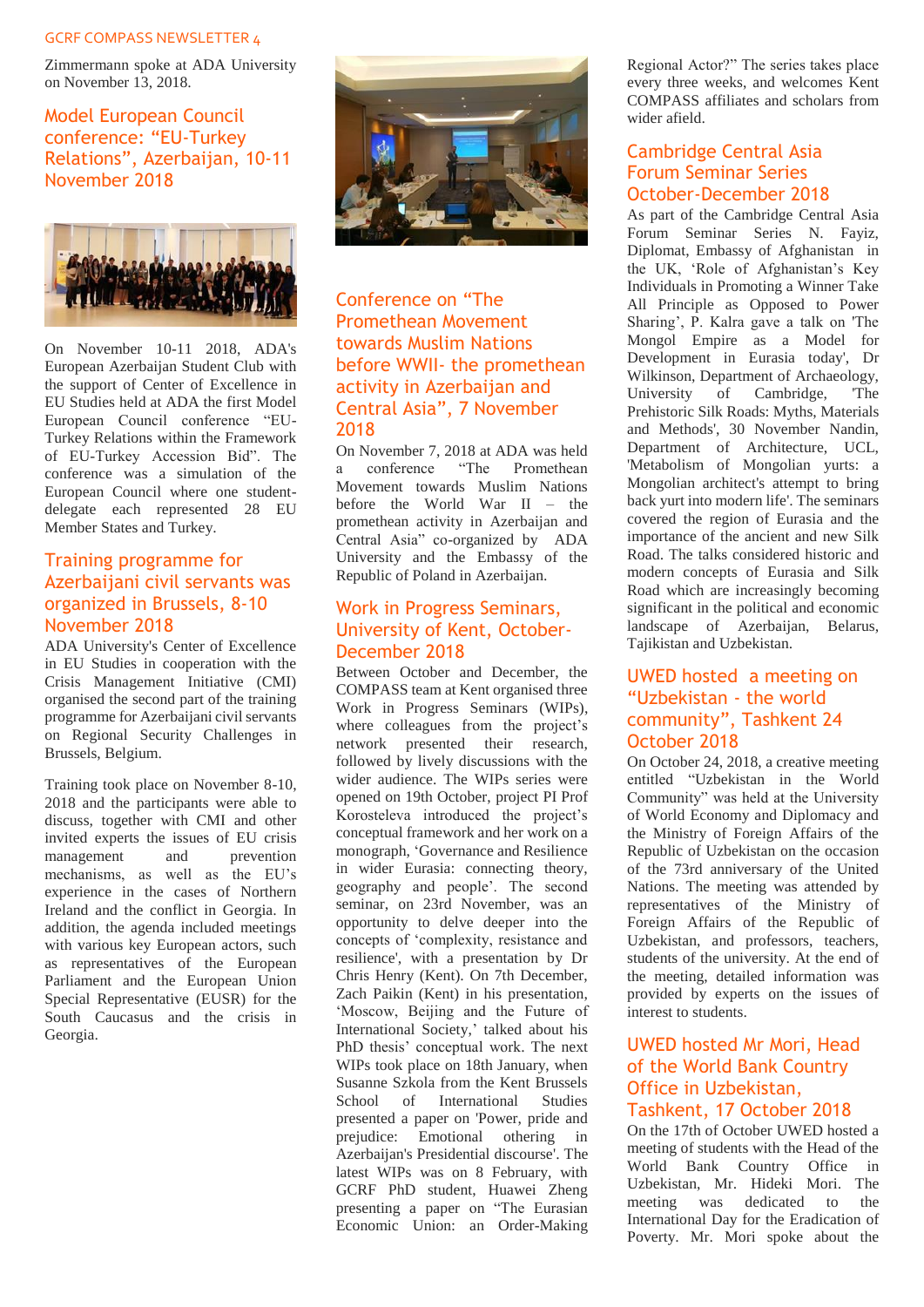activities of the World Bank Group aimed at eradicating poverty and achieving economic well-being in the world, as well as helping the Government of Uzbekistan in implementing a program of socioeconomic reforms. For these purposes, 18 projects totaling more than \$ 3.3 billion are currently being implemented in the country, which are aimed at supporting macroeconomic reforms, developing the agriculture, education, medicine, water supply, energy, transport and urban sectors. <http://uwed.uz/en/news/fulltext/683>

#### <span id="page-9-0"></span>Guest lecture by John McGregor, OSCE Project Coordinator in Uzbekistan, Tashkent 24 September 2018

On September 24, 2018 University of World Economy and Diplomacy hosted guest lecture by OSCE Project Coordinator in Uzbekistan John McGregor dedicated to the topic «Cooperation of OSCE and Uzbekistan». Mr. McGregor presented an overview of the foundation of the organization, explained the organizational structure and scope of functioning of OSCE. Speaking about the current state and perspectives of cooperation between the OSCE and Uzbekistan, guest noted that the OSCE and Uzbekistan are developing practical cooperation in a number of areas, including the fight against terrorism, extremism and drug trafficking, the proliferation of weapons of mass destruction and other international threats. As stated, cooperation between the OSCE and Uzbekistan will develop in the interests of preserving security and stability in the Central Asian region.

<http://uwed.uz/en/news/fulltext/679>

## <span id="page-9-1"></span>Save the Date

#### <span id="page-9-2"></span>Conference on "The role of university education and science in modern society: on the occasion of 100th anniversary of the Belarusian State University", BSU, 26-27 February 2018

For almost 100 years, BSU has been the flagship of higher education in Belarus as the scientific and cultural center of the country. In many ways, it shapes image

of modern Belarus and represents it internationally in educational and scientific spheres. This is evidenced by the fact that BSU constantly ranks among the leading positions in higher education institutions around the world. The university's high status is ensured by the use of innovative technologies in combination with decades-proven methods of educational process and scientific research. On the eve of the 100th anniversary, there is a need to evaluate the achievements of the BSU in educational and scientific fields, to show its role in the development of science and education in the Republic of Belarus, to identify opportunities for improving the intellectual potential for the future. It is important to comprehensively consider the role of BSU in both the European and the global scientific and educational systems.

**To take part in the conference you need to send to organizing committee (conferences.hist.bsu@gmail.com) by February 10, 2019 text of report and application for participation.**

#### <span id="page-9-3"></span>National Training School, ADA University 25 February-2 March 2019

Dr Valiyev, Dean and COMPASS WP2 lead, is going to lead a National Training School for ECR from the 25 Febaruay-2 March 2019 in ADA University. This event is supported by University of Kent Q-step lead, Dr Erik Larson.

#### <span id="page-9-4"></span>Meeting in Cambridge and Navroz, 8 March 2019

Cambridge Central Asia Forum will host its annual Narvoz (Central Asian New Year) celebrations in Jesus College, University of Cambridge on 8 March 2019. The event will begin with a roundtable which will be attended by Ambassadors from Central Asia to the UK and senior academics from Cambridge. The theme of the roundtable this year is **'Dynamics and Dynamisms of the Emerging Global Order: Role of Parliamentary Structures'**. It will be followed by the cultural evening which will include an exciting array of dance and musical performances from the region to an audience of more than 300 people.

#### <span id="page-9-5"></span>Research Workshop: Belt and Road Initiative @ Five, 13-15 March 2019

From 13th to 15th March the project teams in Kent and Cambridge will organise a joint event on regional responses to the Belt and Road Initiative. The programme consists of a one-day workshop entitled "The Belt and Road Initiative@ Five: Taking stock of global ambitions, regional response, and looking ahead"; a master-class for MA students; a roundtable at RUSI in London and a discussion in Cambridge on 15 March. More information will be published on the COMPASS website shortly.

#### <span id="page-9-6"></span>COMPASS "Research in Action" Bukhara Training School, Uzbekistan 8-11 April 2018

Cambridge COMPASS in collaboration with UWED is organizing an international training school which will bring together leading experts, policy, academic, diplomatic, business community together with COMPASS ++ affiliates, as well as undergraduate, graduate students to discuss and debate on the current transformation processes taking place globally and their impact on Central Asia and the Eastern Neighbourhoods. The programme will be multidisciplinary with a focus on academic research and policy projects to reflect recent changes in the multidimensional world, that link research and practice in the COMPASS geographies of remit. It will bring postgraduate students and senior researchers from the COMPASS partner Universities, enriched by Uzbek and Tajik broader group of participants, for three-days of discussions, lectures and roundtables to discuss research in progress. In the morning sessions advanced researchers will share their overviews on methodologies, working in the field and writing conceptually, constructing theories and writing research projects and in the afternoon sessions postgraduate students will be able to discuss their research-in-progress and get feedback from the senior colleagues. The aim of the workshop is to have open discussions, feedback and interactive lectures through a multifaceted learning experience across all COMPASS partners and networks. Postgraduate students will be able to learn and use new skills on the spot, get feedback on their ongoing projects, share their ideas and learn conceptually from the leading experts in the field. More information will be available in due course on the COMPASS website.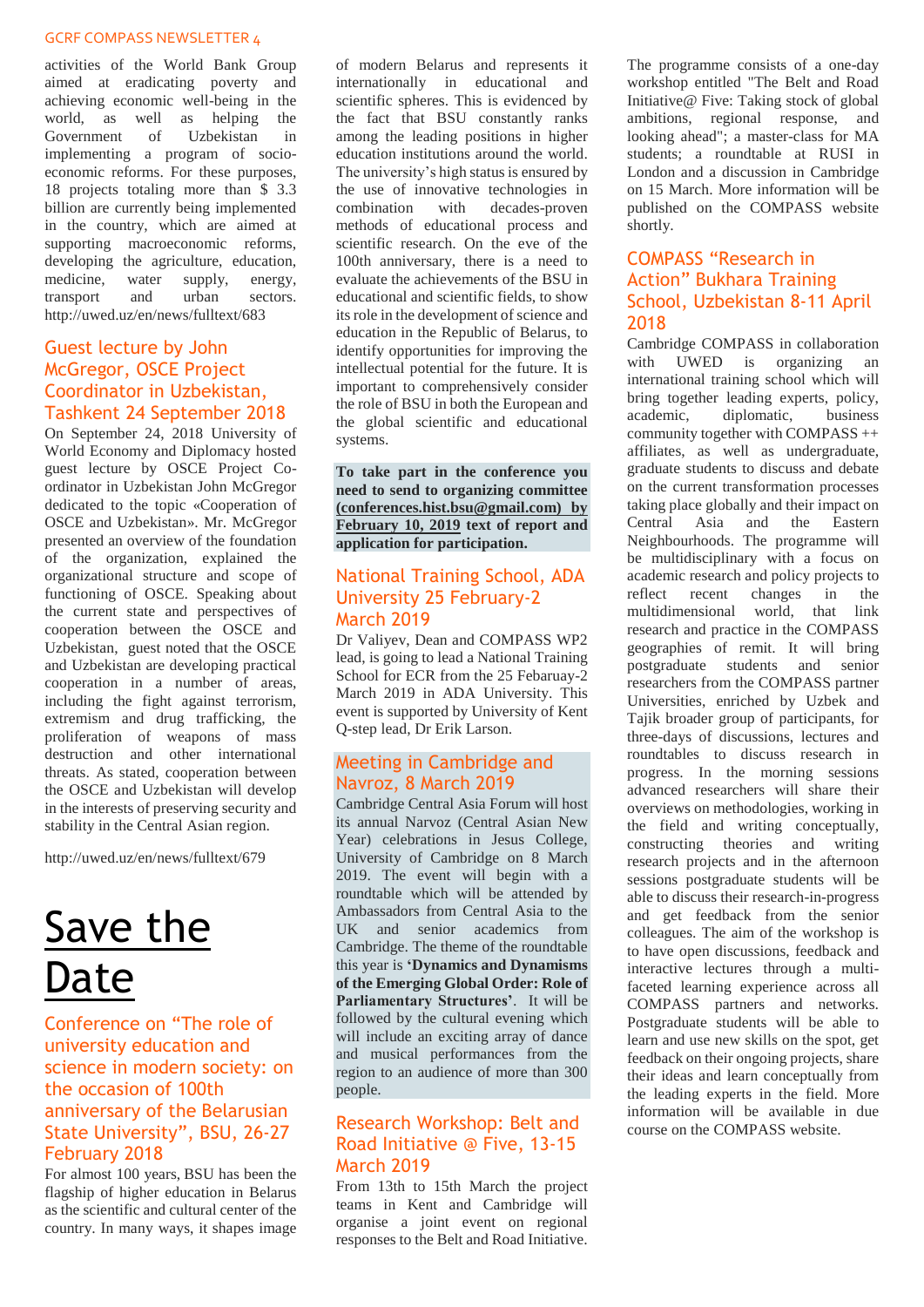### <span id="page-10-0"></span>COMPASS Student Convention, BSU, 25-27 April 2019

The Student Convention aims to provide students with an international opportunity to present and discuss their observations and outcomes on a broad number of issues linked to what are integration projects in Wider Eurasia, what are their achievements and perspectives and also what challenges the region faces and how it is perceived beyond.

Proposals focusing on particular countries experiences are also welcome. Generally, reports dealing with international relations, politics, history, economy and cultural identity will be favored, but the list of disciplines is not exhaustive and other ideas will be considered as well.

|                  | For further info please contact |                  |  |  |  |  |  |
|------------------|---------------------------------|------------------|--|--|--|--|--|
| <b>Artsiom</b>   |                                 | <b>Nazaranka</b> |  |  |  |  |  |
| nazaranka@bsu.bv |                                 |                  |  |  |  |  |  |

#### <span id="page-10-1"></span>COMPASS TNU Training workshop on "Cultural Diplomacy in Central Asia", Dushanbe 28 May 2019

TNU in collaboration with the Centre of Strategic Studies, Academy of Sciences and the Shahidi International Foundation will organise a one-day workshop on 'Cultural Diplomacy in Central Asia' in Dushanbe, Tajikistan on 28 May 2019. This will be the launch event of TNU to talk about COMPASS goals in Tajikistan and allow for a broader discussion on Diplomacy in Central Asia and the wider Eurasian region. The panels will include discussions on how best to engage with the government, media and the community in Tajikistan to best inform the needs for capacity building in the country. Additionally, a panel on the Development of Cultural Diplomacy in the region especially from a historical perspective, keeping in mind the Soviet and post-Soviet experiences of Tajikistan, will guide and locate the immediate prospects for the country in the region and more globally.

### <span id="page-10-2"></span>Conference on "Towards Inclusive and Equitable Quality Education: Opportunities for Action", ADA University 19-20 June 2019

This year's ADA Education Conference theme is pivoted around Sustainable Development Goal # 4, namely, ensuring inclusive and equitable quality education

and promoting lifelong learning opportunities for all. ADA University in partnership with the Ministry of Education of Azerbaijan and GCRF COMPASS project is delighted to invite researchers and policymakers in the field of education to submit their research papers to be presented at the ADA 4<sup>th</sup> International Education Conference.

The Conference aims at bringing together scholars, policymakers, independent researchers, educational practitioners, students and other stakeholders interested in national and international education development to present research analyzing educational strategies around the world and in Azerbaijan to reflect on best practices, discuss future steps and suggest policy recommendations for inclusive and equitable quality education system.

**Deadline for the submission of abstracts: February 28, 2019 to [sel@ada.edu.az.](file:///C:/Users/kj209/AppData/Local/Microsoft/Windows/Temporary%20Internet%20Files/Content.Outlook/AAEWA0ZM/sel@ada.edu.az)**

## <span id="page-10-3"></span>ESCAS 2019 Exeter: The Globality of Central Asia, UK, 27-29 June 2019

The European Society for Central Asian Society (ESCAS) began in 1985 with a small conference at Utrecht University and has continued since with biennial conferences in a dozen European cities and more recently, in Central Asia too. Its focus is on building scholarly links and support between Europe and Central Asia. The theme for the 16th conference is 'The Globality of Central Asia'.

<http://www.escas.org/next-conference/>

#### <span id="page-10-4"></span>BIG GCRF CONFERENCE @Kent: "Governance and Resilience in Wider Eurasia: are cooperative orders possible?", 30 June-2 July 2019

This BIG GCRF conference will bring together international scholars from Europe, Eurasia, Russia and China to discuss the potency of region-building initiatives – EaP @10; EEU and BRI @5 – and the prospects for their cooperation. More information soon on COMPASS web: **SAVE the date**!

### <span id="page-10-5"></span>Launch of GCRF COMPASS International Training School @Kent, 2-6 July 2019

The GCRF Conference will be followed by the launch of GCRF COMPASS International Training School, aiming to bring 16 GCRF Early Career Scholars and 10 external participants from UK and ODA countries, to discuss the challenges of governance for regional development and local response (resilience). More information soon on the COMPASS web: **SAVE the date**!

## <span id="page-10-6"></span>In other news

![](_page_10_Picture_21.jpeg)

## <span id="page-10-7"></span>Web of Science Award 2018

Dr Anar Valiyev, Associate Prof of ADA University School of Public and International Affairs and COMPASS Project Associate for Research Integration has received Web of Science Award 2018 as the most productive author for Humanitarian and Social Sciences in Azerbaijan.

## <span id="page-10-8"></span>New Collaborations

ADA University and University of Bergamo, Italy: Starting from January 2019, ADA University will implement new international project in cooperation with the University of Bergamo (Italy) and Université Mohamed Lamine Debaghine de Sétif 2 (Algeria). The project is aimed to increase educational and training capacities, as well as development of research skills and funded by the Italian Ministry of Education, University and Research.

Along with a number of activities including professionalization courses, trainings for trainers, eighteen students/researchers/professors from Azerbaijan will have chance to attend the Second Level Professional Master Degree

(http://www.miur.it/guida/capitolo3.htm ) in Prevention and fight against radicalization, terrorism and for the